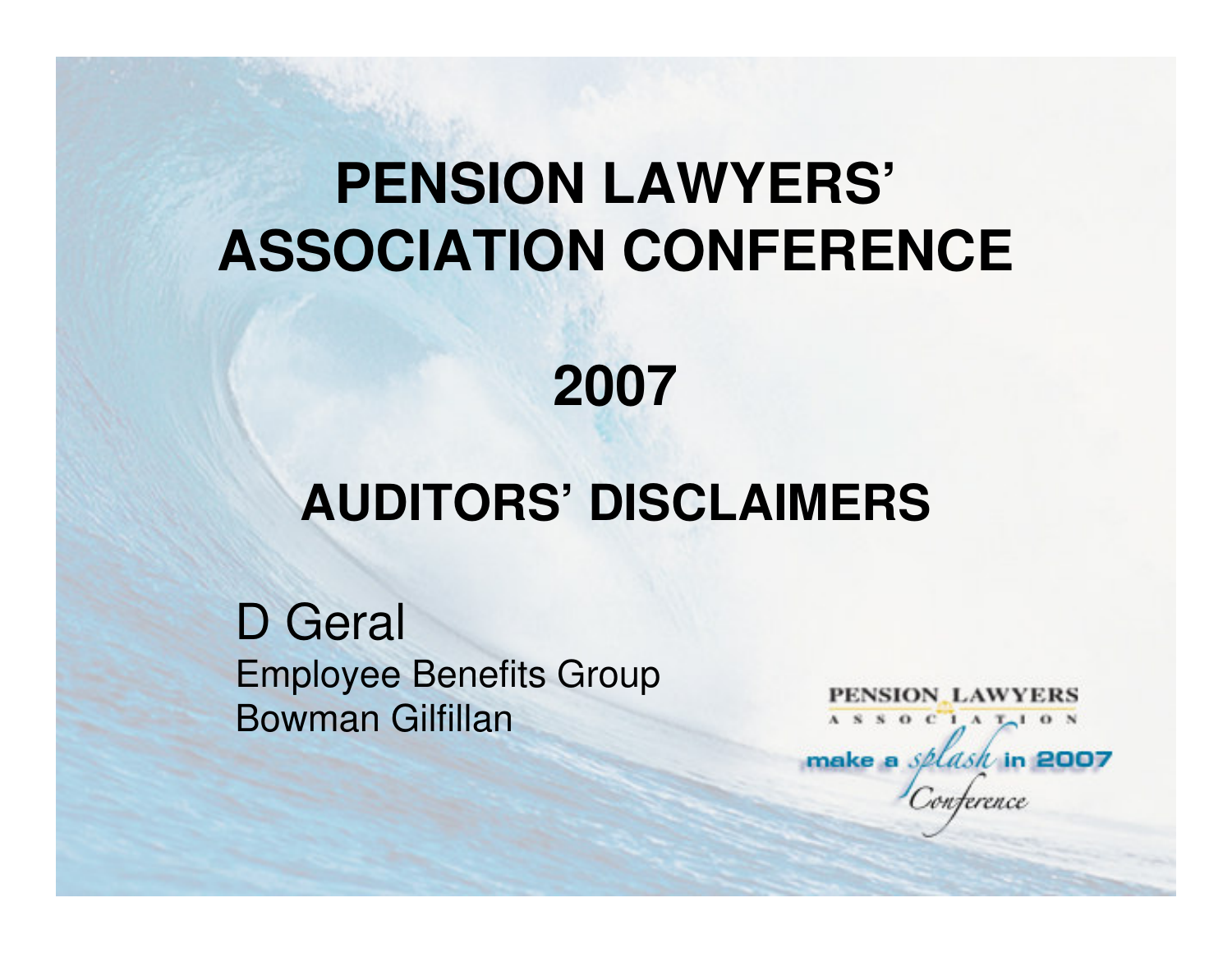Are limitation clauses in fund auditors'contracts which limit liability to, for example, a multiple of annual fees necessary and / or desirable?

> PENSION LAWYERS ASSOCIATION make a *splask* in 2007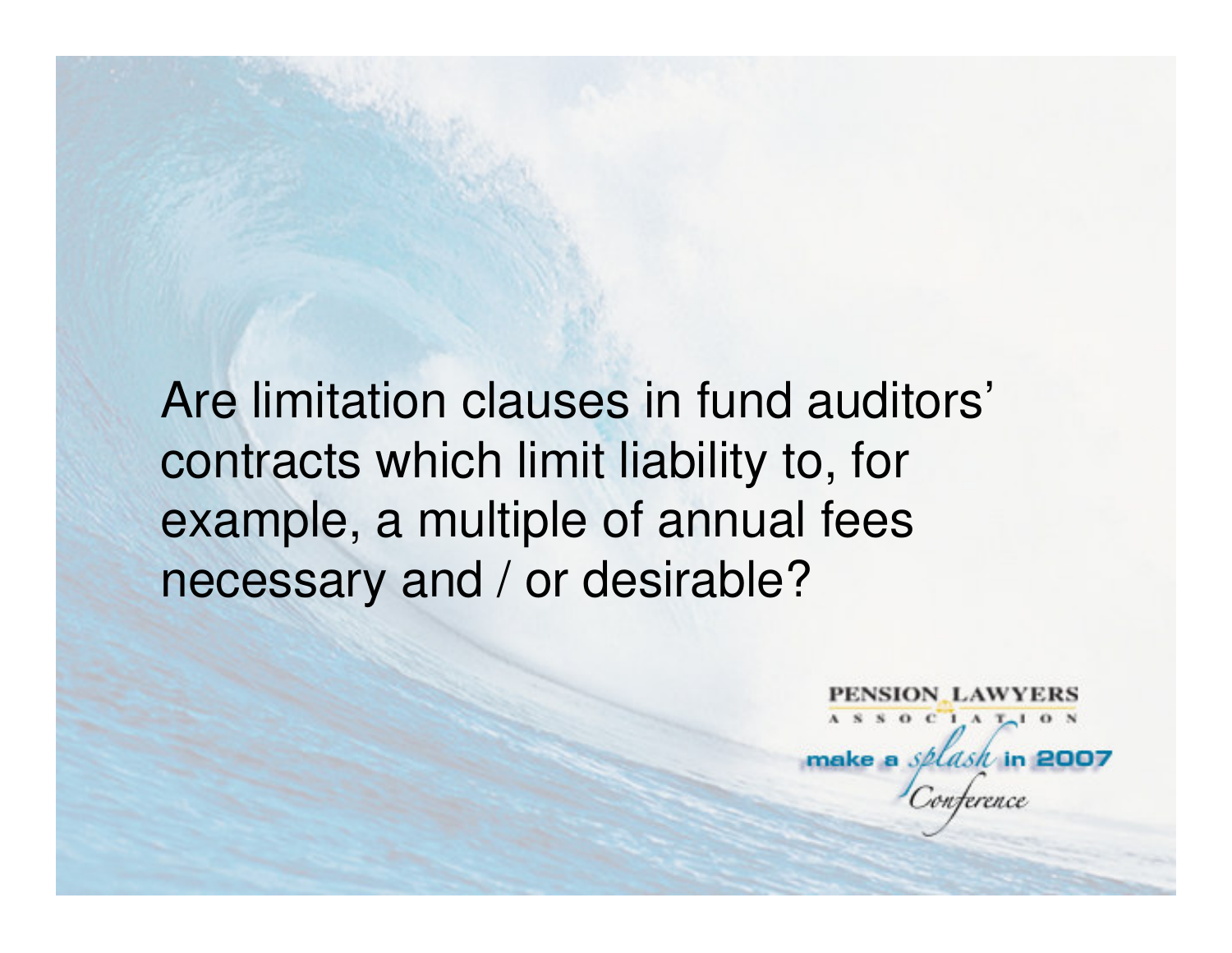#### **Is an auditor's disclaimer lawful?**

 $\square$  "our claw does not recognise the right of a court to release a contracting party from the consequences of an agreement duly entered into by him merely because that agreement appears to be unreasonable"

Innes, J in Burger v Central South African Railways 1903 TS 571

SION LAWYERS  $0 C1 A T<sub>1</sub> 0 N$ make a splash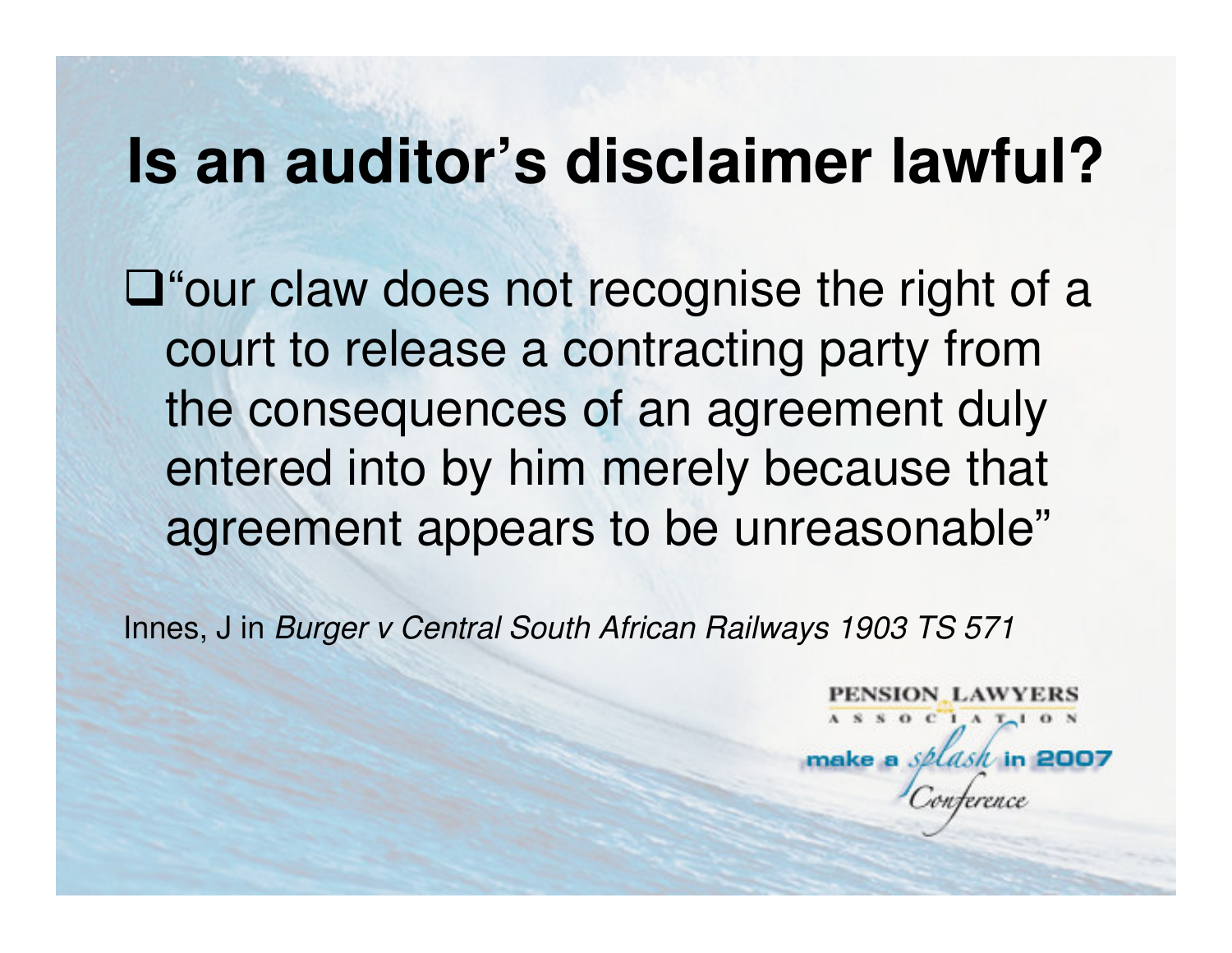# **Common Law Limitations**

 $\Box$  Interpret narrowly [Christie, The Law of Contract in South Africa] **□ Cannot disclaim against fraud** [Wells v SA Aluminite Co 1927 AD 69]**Q** Cannot disclaim against intentional wrongdoing **□** Disclaimer cannot contravene fundamental principle of justice or prejudice the interests of the public [Morrison v Angelo Deep Gold Mines Ltd 190 TS 775]Can disclaim gross negligence (even by implication) [Govt of RSA v Fibre Spinners and Weavers (Pty) Ltd 1978(2) SA 794(A)]PENSION LAWYERS  $S$  O C I A T<sub>r</sub> I O N make a splash in 2007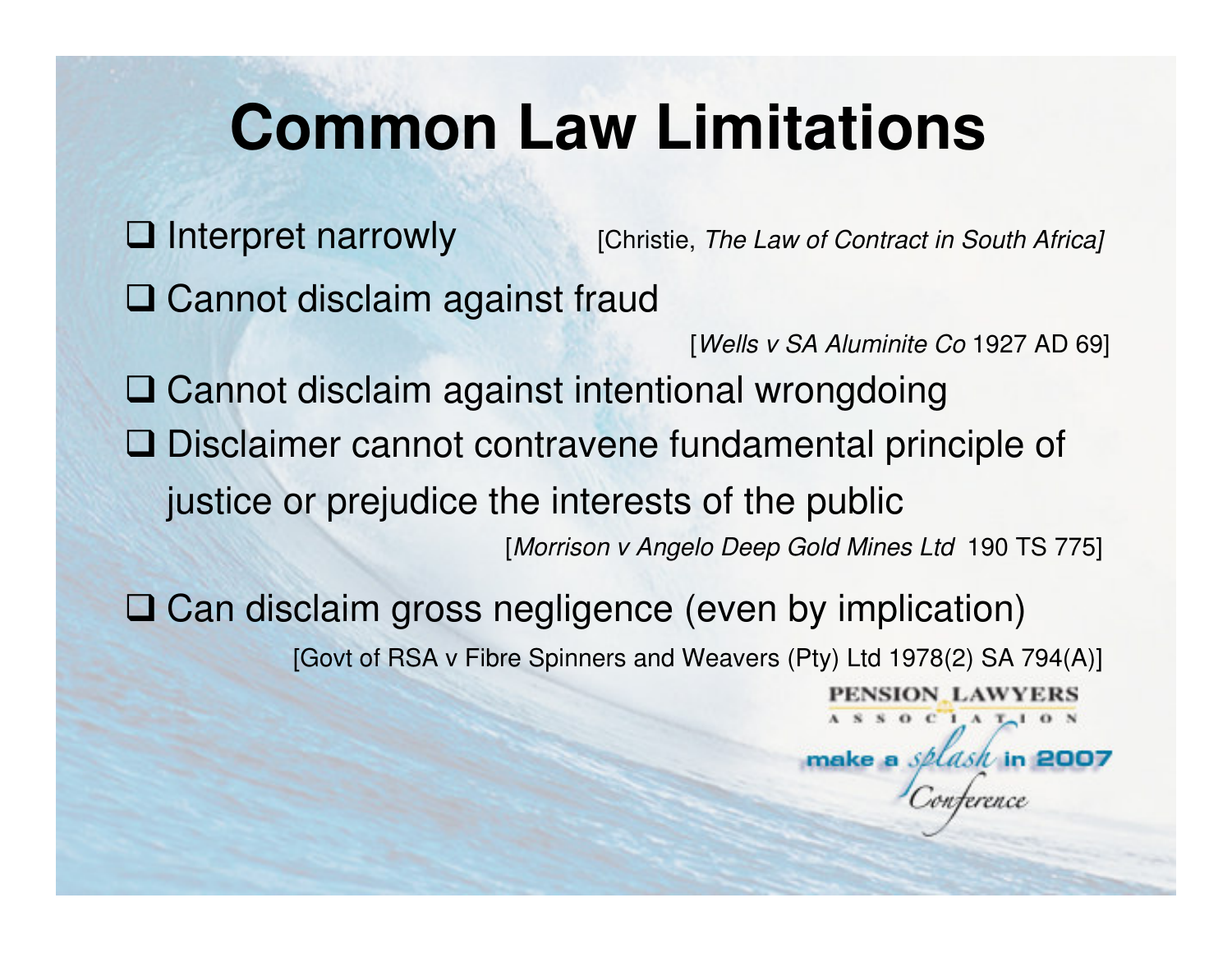#### **Conney v Old Mutual Life Assurance Co (SA) [2003] BPLR 3544 (PFA)**

## □ Regarding disclaimer on benefit statement....

- $\Box$  "...couched in wide terms amounts to abdication of responsibility [and] could amount to maladministration of the fund" [and] could amount to maladministration of the fund"
- $\Box$  "the purpose of  $[STD(c) PFA]$  is to afford protection to members compolled by circumstances to make important life choices" compelled by circumstances to make important life choices"
- $\Box$  "contra bonos mores and of no force or effect"
- T "reliance on it to unilaterally exclude liability for negligent"<br>misstatement causing projudice goos boyond the provaili misstatement causing prejudice goes beyond the prevailing boni mores
- Delictual matter between administrator

and member: no contract

PENSION LAWYERS  $A S S 0 C 1 A T<sub>1</sub> 0 N$ make a *splasil* in 2007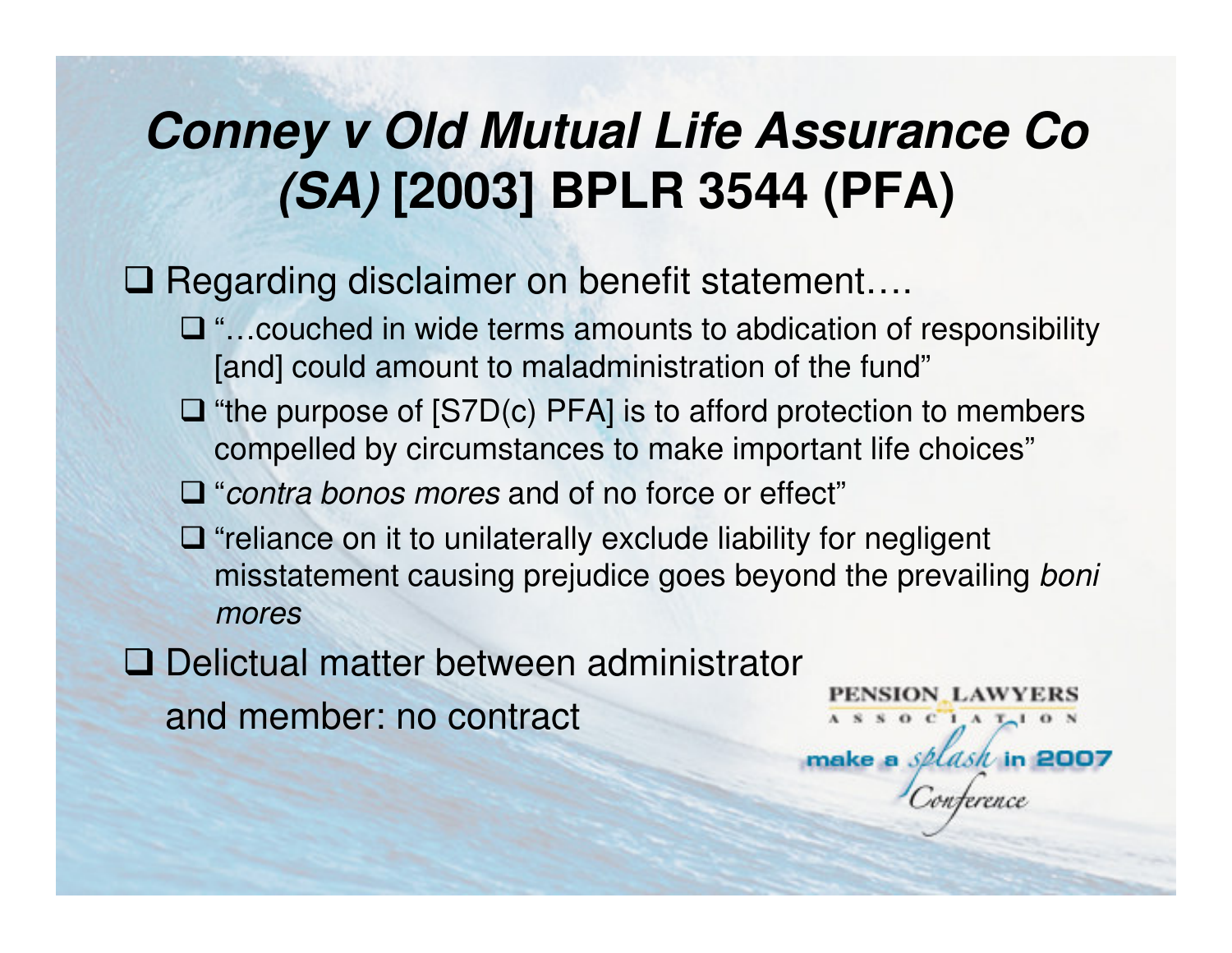## **Auditing Profession Act, 26 of 2005 ("APA")**

- $\square$  S46(1)(a) ... limited to an audit performed within the meaning of paragraph (a) of the definition of "audit"
- $\Box$ (2) "In respect of any opinion expressed or report or statement made", no liability to client or third party [i.e., incl. members] unless malicious,fraudulent or negligent
- ■Not much more protection than common law

**PENSION\_LAWYERS**  $S$  O C  $I$  A  $T-1$  O N make a splash in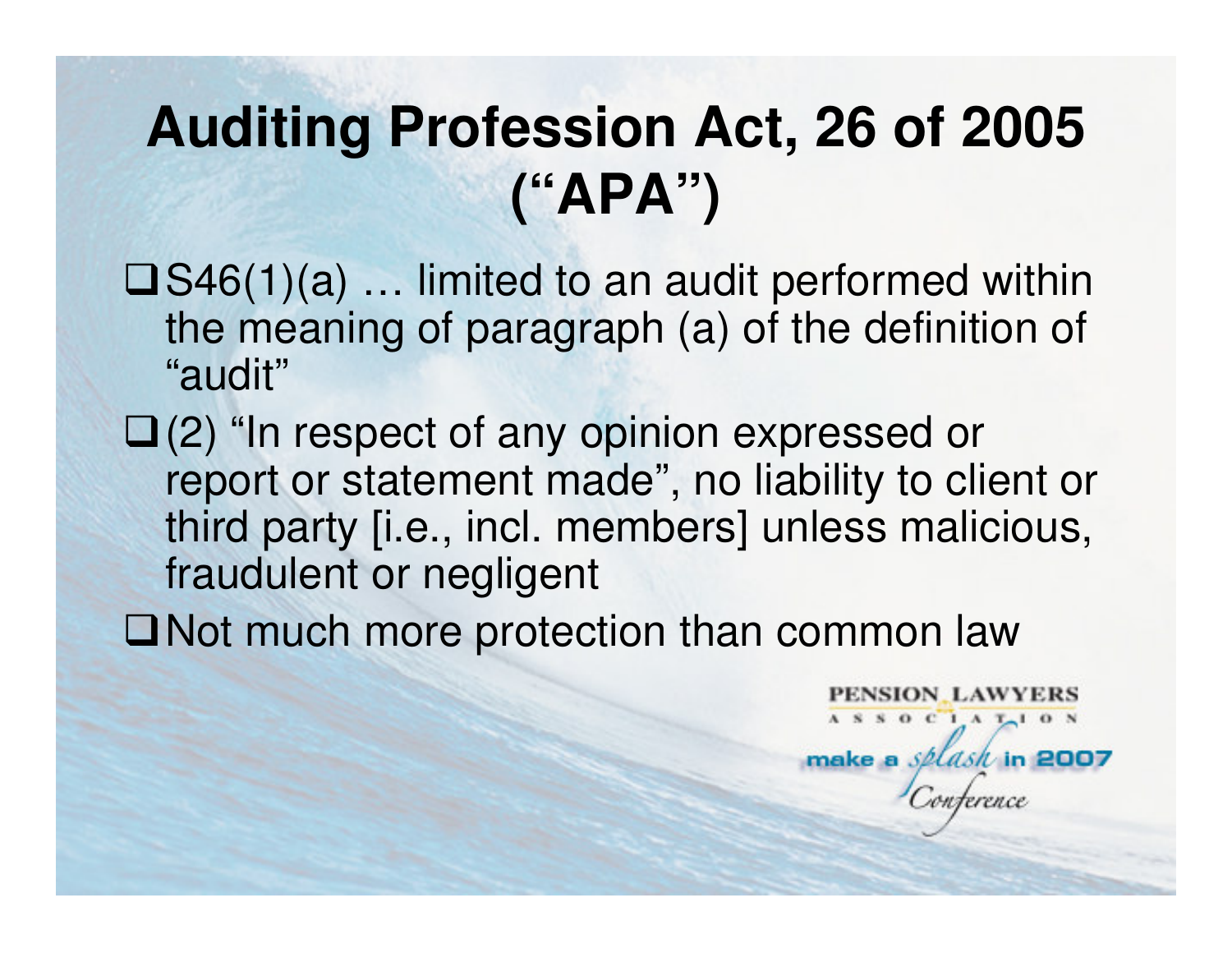## **Section 1, APA**

""Audit" means the examination of, in accordance with prescribed or applicable reporting standards –

 $\mathbb{Z}$ 

- a) Financial Statements with the objective of expressing an opinion as to their fairness or compliance with an identified financial reporting framework and any applicable statutory requirements; or
- b) Financial and other information, prepared in accordance with suitable criteria, with the objective of expressing an opinion on the financial and other information

PENSION LAWYERS  $A S S 0 C 1 A T<sub>1</sub> 0 N$ make a *splash* in 2007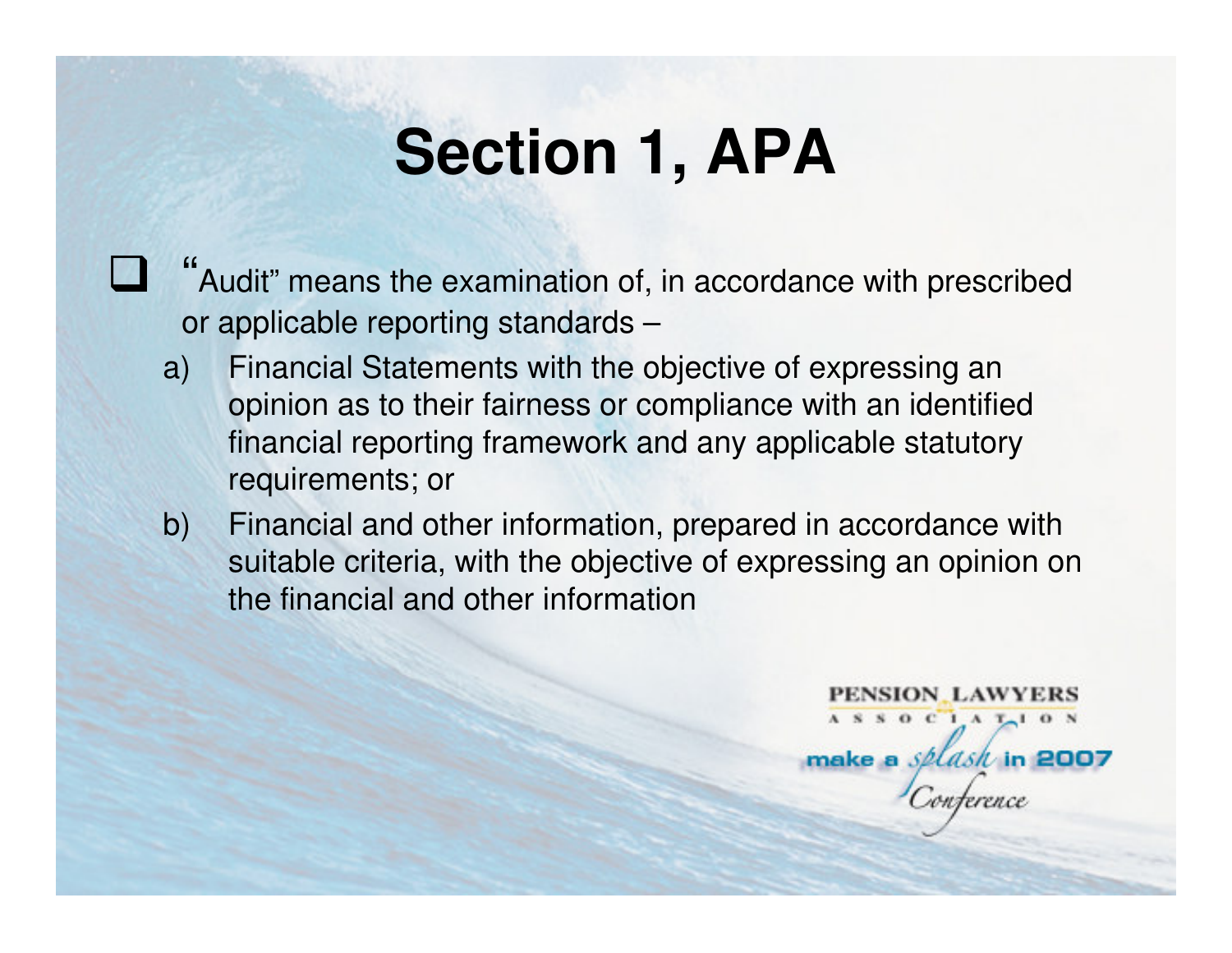# **Example 1**

#### Limitation of Liability

Other than where specific legislation provides for a different level of liability for our services, for instance in the provision of a statutory audit, our liability shall be limited as follows:

The maximum liability of its partners, employees, and agents in respect of any and all claims which may arise in respect of the services shall be limited to twice the fees charged for these services. This maximum liability shall be an aggregate liability for all claims howsoever arising, whether by contract, delict, negligence or otherwise.

Where services are rendered otherwise than in terms of a written agreement, this clause shall apply separately to services relating to each invoice issued.

Partners, employees and agents will not be liable to the fund or any third party for any consequential, punitive or any other loss or damages beyond the maximum liability specified.

> PENSION LAWYERS ASSOCIATION

make a *splash* in 2007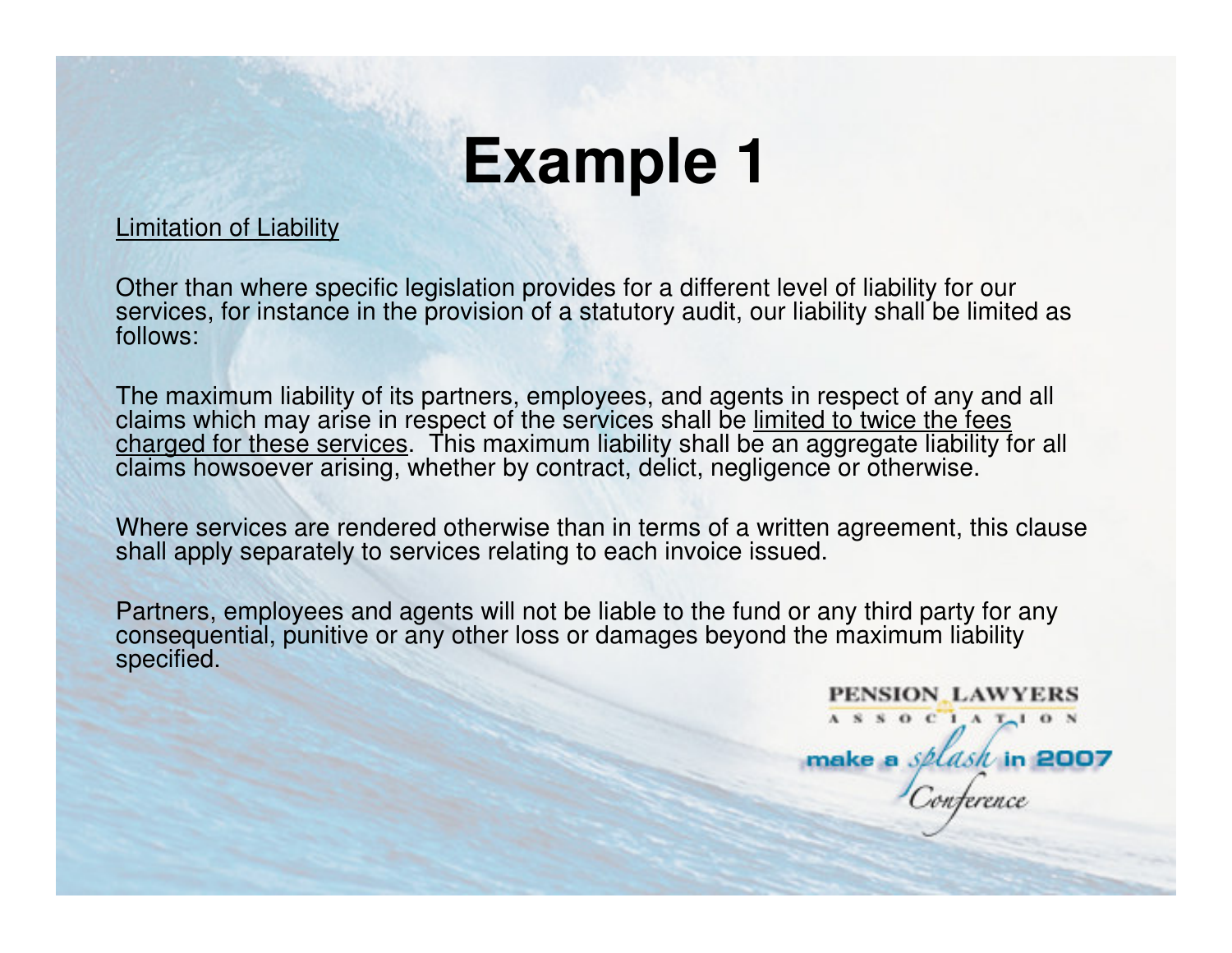## **Example 2**

#### Exclusions and limitations on our liability

 The maximum liability of the auditor or any individual director, or employee, as the case may be, of the auditor or of any body or entity controlled by us or owned by us or associated with us in respect of direct economic loss or damage suffered by you or by other beneficiaries arising out of or in connection with the services, shall be <u>limited to two times the fees charged and paid for these</u> services. The maximum liability shall be an aggregate liability for all claims arising, whether by contract, delict, negligence or otherwise. This limitation of liability will apply to all causes of action other than those in terms of the Act for failure to report in accordance with section 45 of the Act as per paragraph 5.

In the particular circumstances of the service set out in the engagement letter, the liability to you and to other beneficiaries of the auditor in contract or delict or under statute or otherwise, [or any indirect or conse other party), arising from or in connection with the services, however the indirect or consequential economic loss or damage is caused, excluding our willful misconduct, shall be excluded to the extent that such limitation or exclusion is permitted by law.

Our liability to you shall in no circumstances exceed the lower of the amount determined by the application of the monetary limit based upon fees charged to, and recovered from, you and the amount<br>determined by the appointment of responsibility as the case may be.

> **PENSION LAWYERS** ASSOCIATION

make a *splasil* in 2007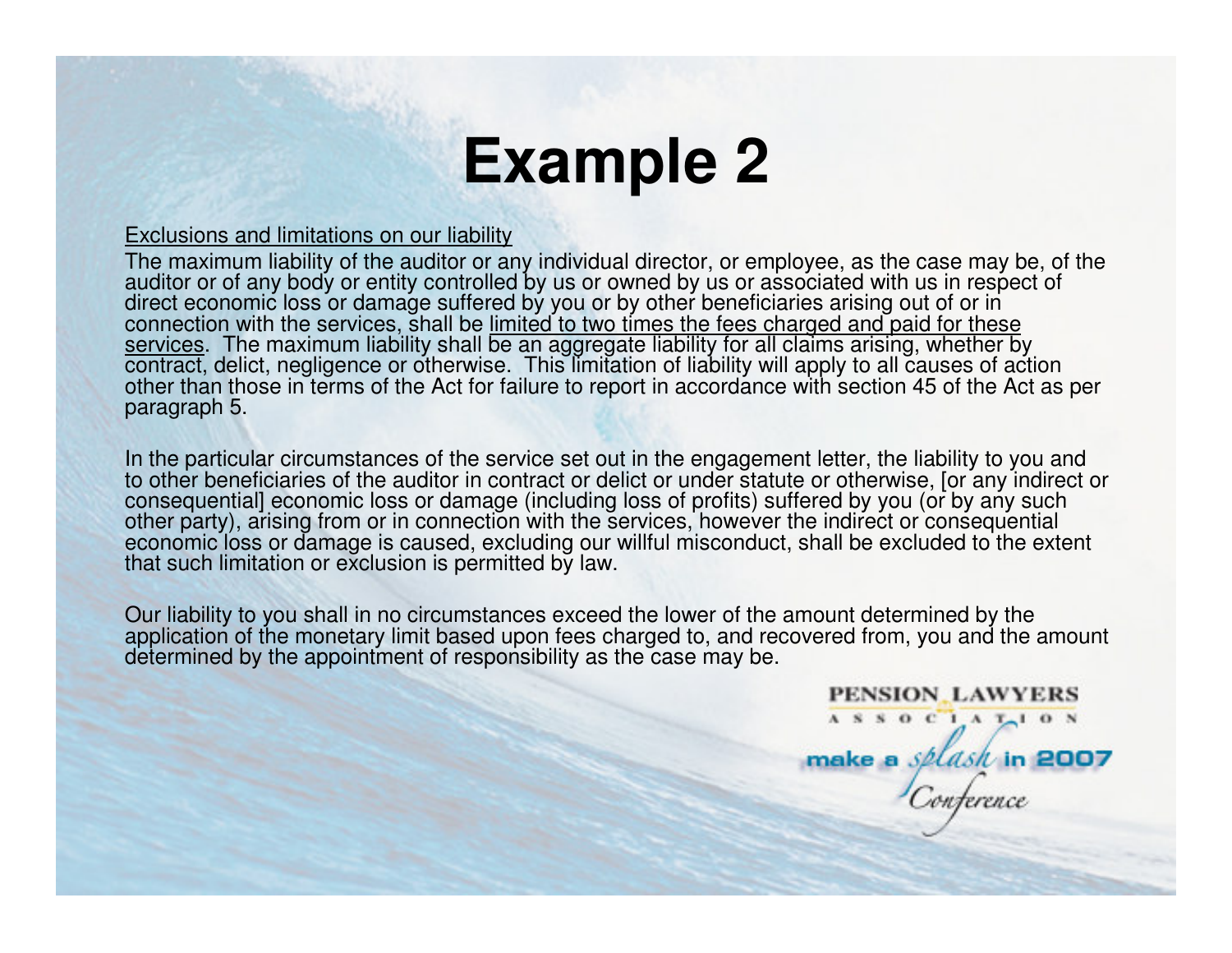#### **Why lawyers talk so much Lillicrap**

Delictual liability only flows from a contractual breach<br>Whore a independent duty of care existed outside of the where a independent duty of care existed outside of the contractual relationship

[Lillicrap, Wassenaar & Partners v Pilkington Bros (SA) (Pty) Ltd 1985(1) SA 475(A)

 $\square$  Statutory duty in S46(2) APA only relates to "audit"

 $\Box$  Unlikely there exists an independent general common law duty i.e. non-audit functions law duty i.r.o non-audit functions

> **SION LAWYERS**  $S$  O C  $I$  A  $T-1$  O N make a *splasil* in 2007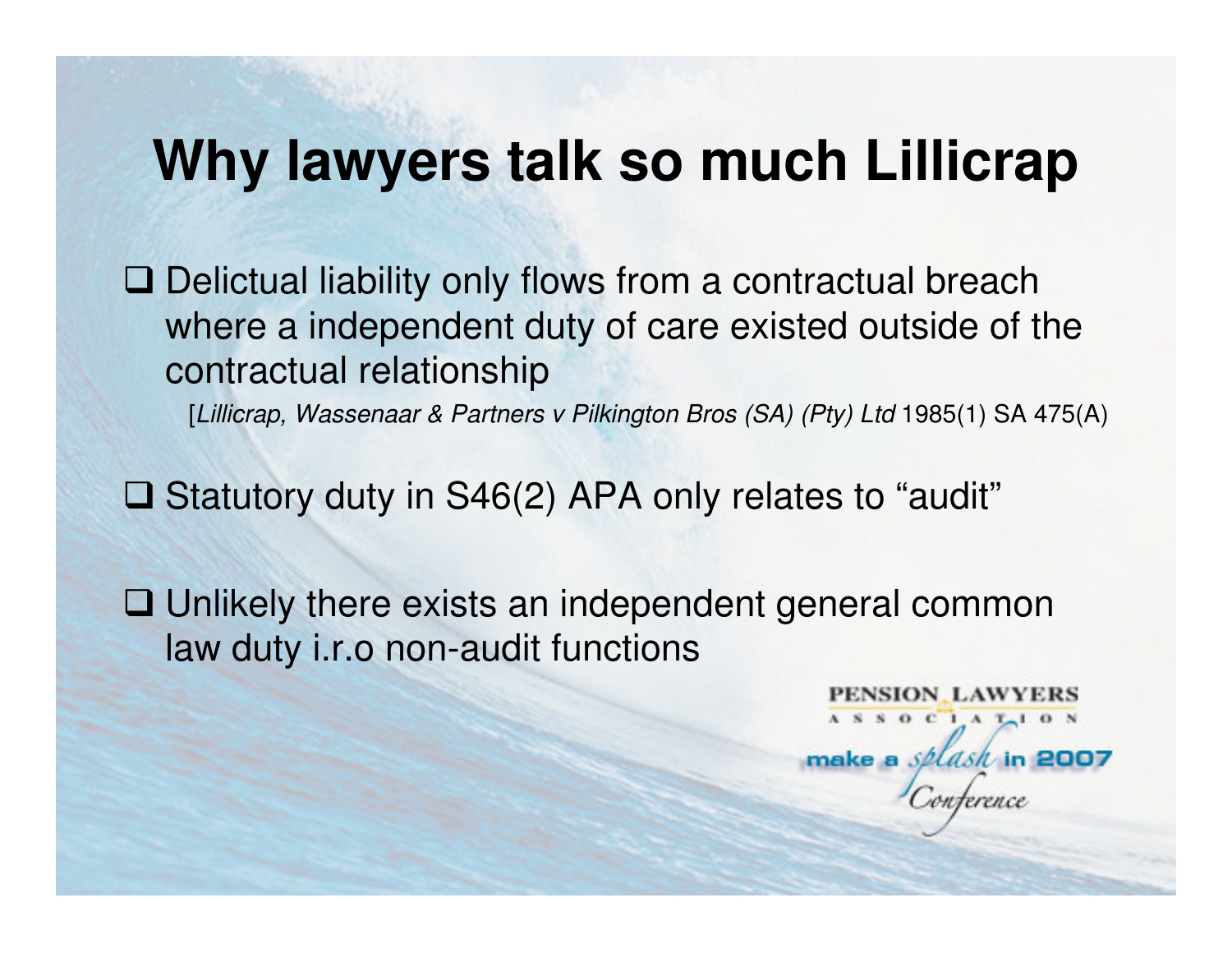## **What do Auditors do?**

**Qln relation to pension Funds**  $\Box$ Audit: S15 PFA (General duty)  $\sqrt{2}$  $\Box$ Audit: Reg12, Schedule D = "Auditors report"  $\,\sqrt{}\,$ **□Reg 12, Schedule F: "statement of funds and net** assets"**X□Reg 12, Schedule I: factual analysis X? □Control environment testing (necessary to support** sample)**?** Forensic **X**NSION\_LAWYERS  $S$  O C I A T<sub>r</sub> I O N Litigation support **X**make a *splasil* in 2007 Opinion / Advice / Consulting **X**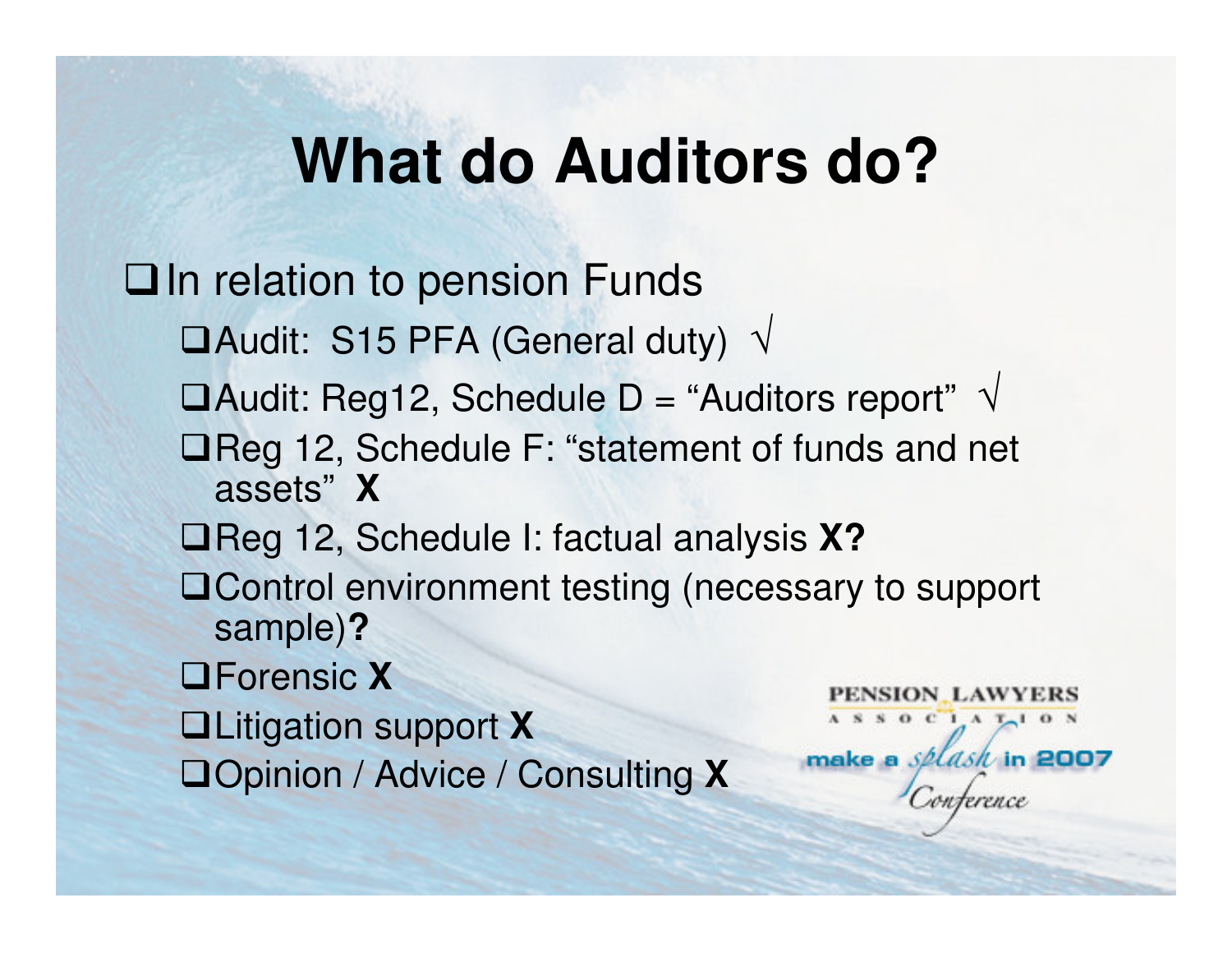## **Financial Institutions (Protection of Funds) Act 28 of 2001 ("FIPFA")**

- □ Auditor is not a director, member, partner, officer or employee
- $\square$  To extent auditor maybe an agent, he/she does not invest, hold, keep, control, administer or alienate assets

 $\Box N/A$ 

SION LAWYERS  $S$  O C  $I$  A  $T-1$  O N make a splash in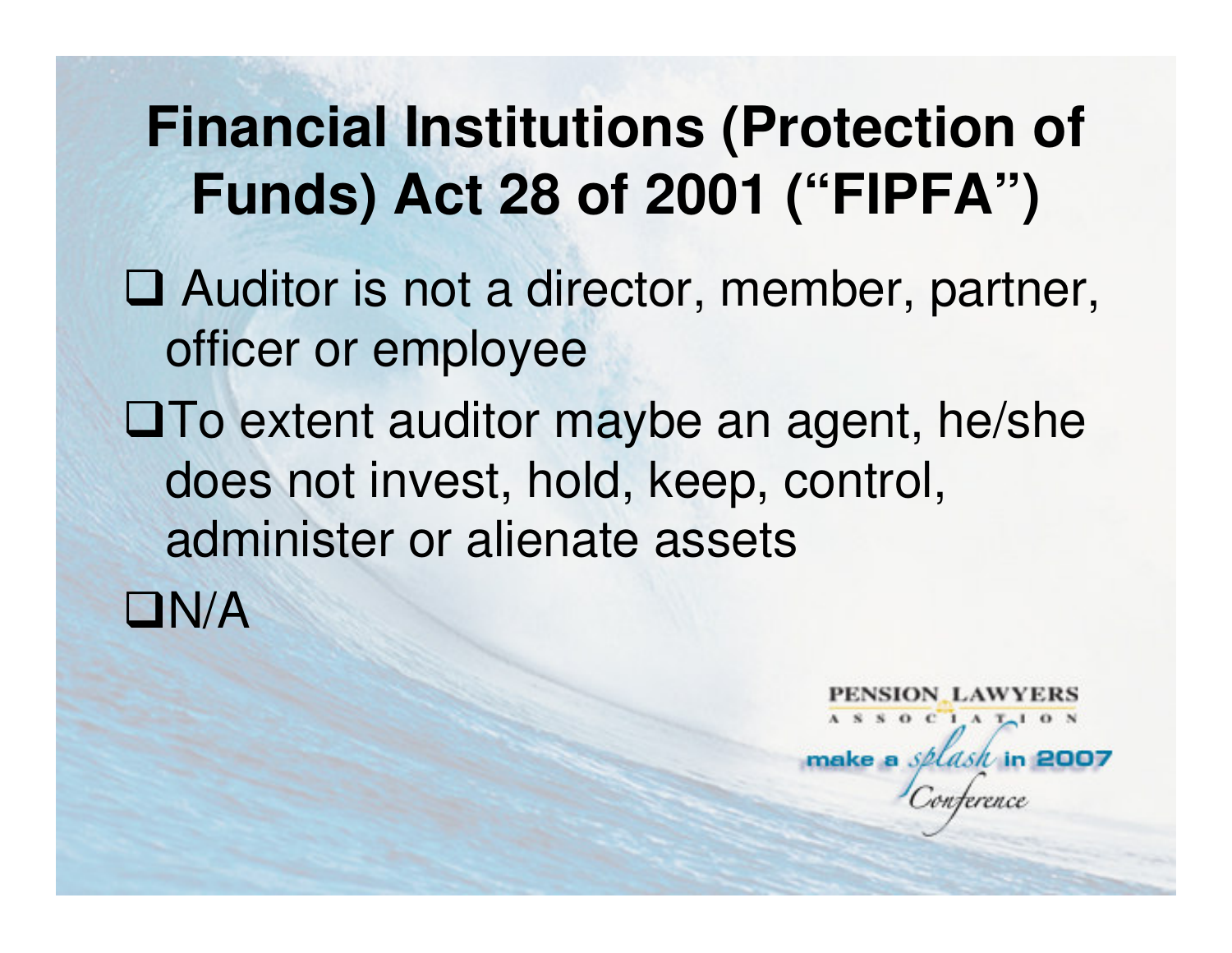#### **Trustees' Duties**

□S7C protect interests of members exercise due care, diligence and good faith**OS7D** proper control systems □S9 fund must appoint auditor

> PENSION LAWYERS  $A S S 0 C 1 A T<sub>1</sub> 0 N$ make a splash in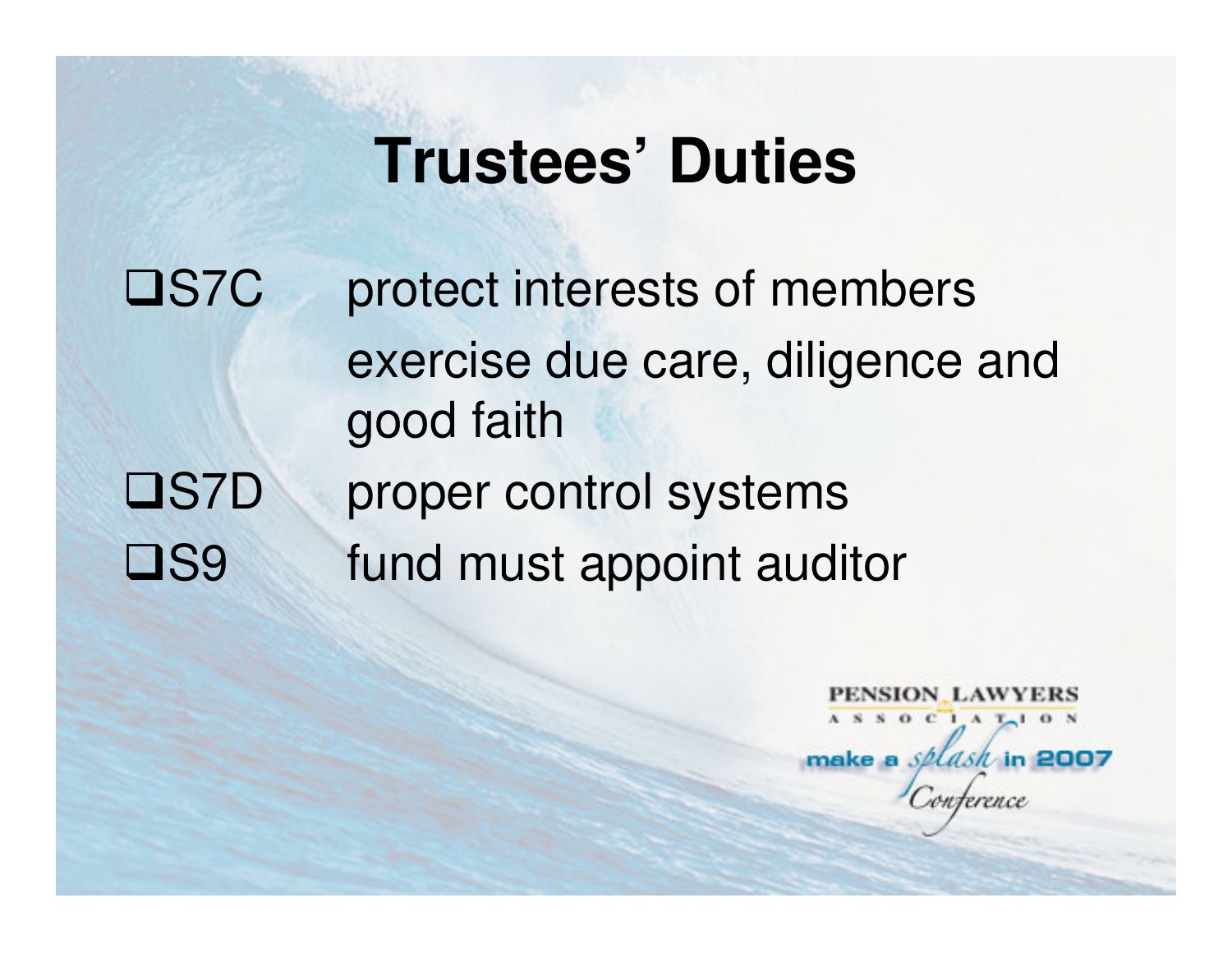## **What to do?**

Disclaimer is one factor: shop aroundIn a totally disclaimed market: **□Best service provider OTwo stop shops? Qln a partially disclaimed market: is** disclaimer or general reputability the clincher?NSION LAWYERS  $S$  O C I A T<sub>r</sub> I O N

make a splash in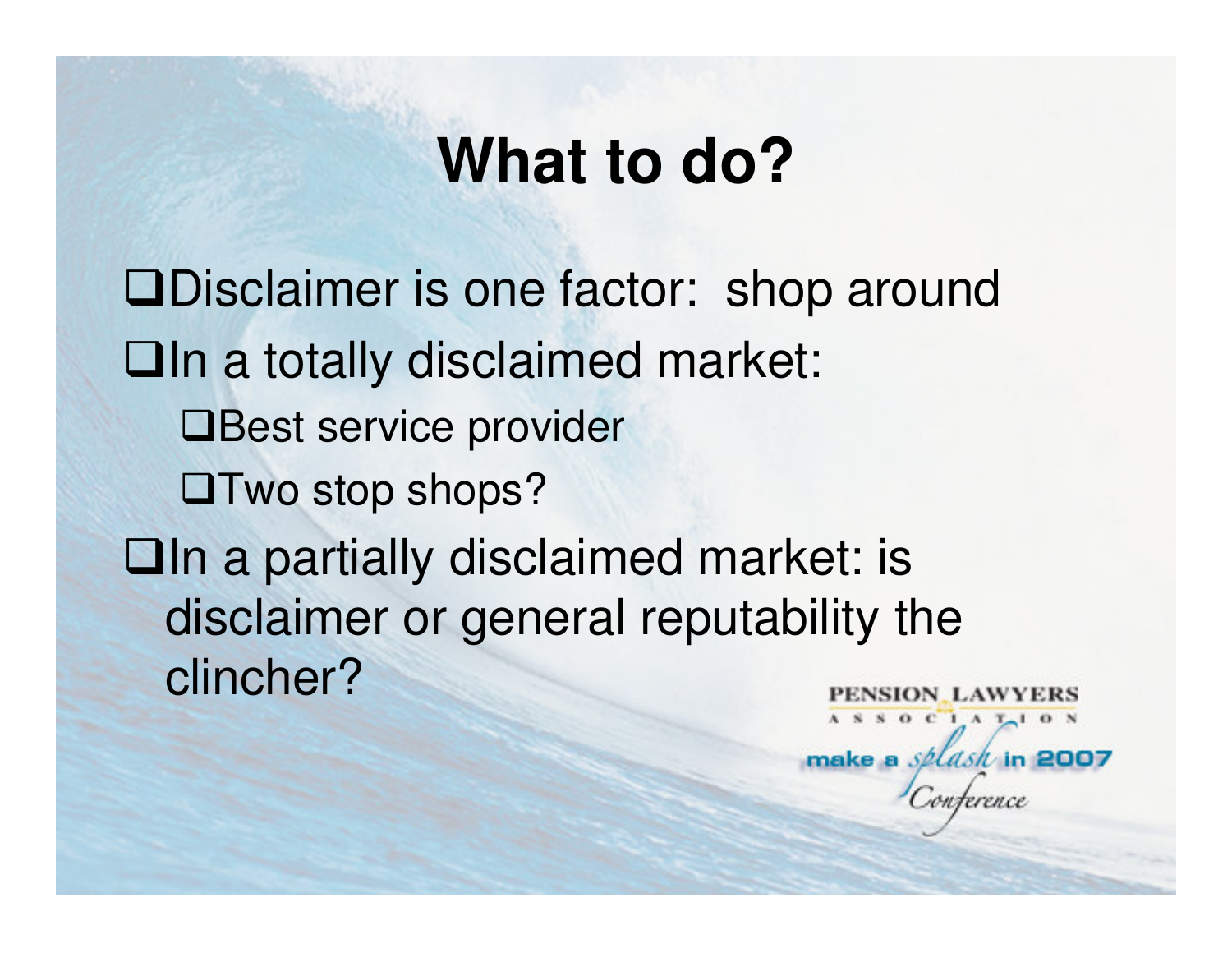# **In Summary**

Necessary? **NoQHere to stay? QLesson?** 

Desirable? **No** (unless you're an auditor)**Yes**

**□** Interrogate exact extent **□ Understand what "services" are Q Assess impact on insurance cover Q Take expert advice**  $\square$  Lobby?

PENSION\_LAWYERS ASSOCIATION make a *splash* in 2007